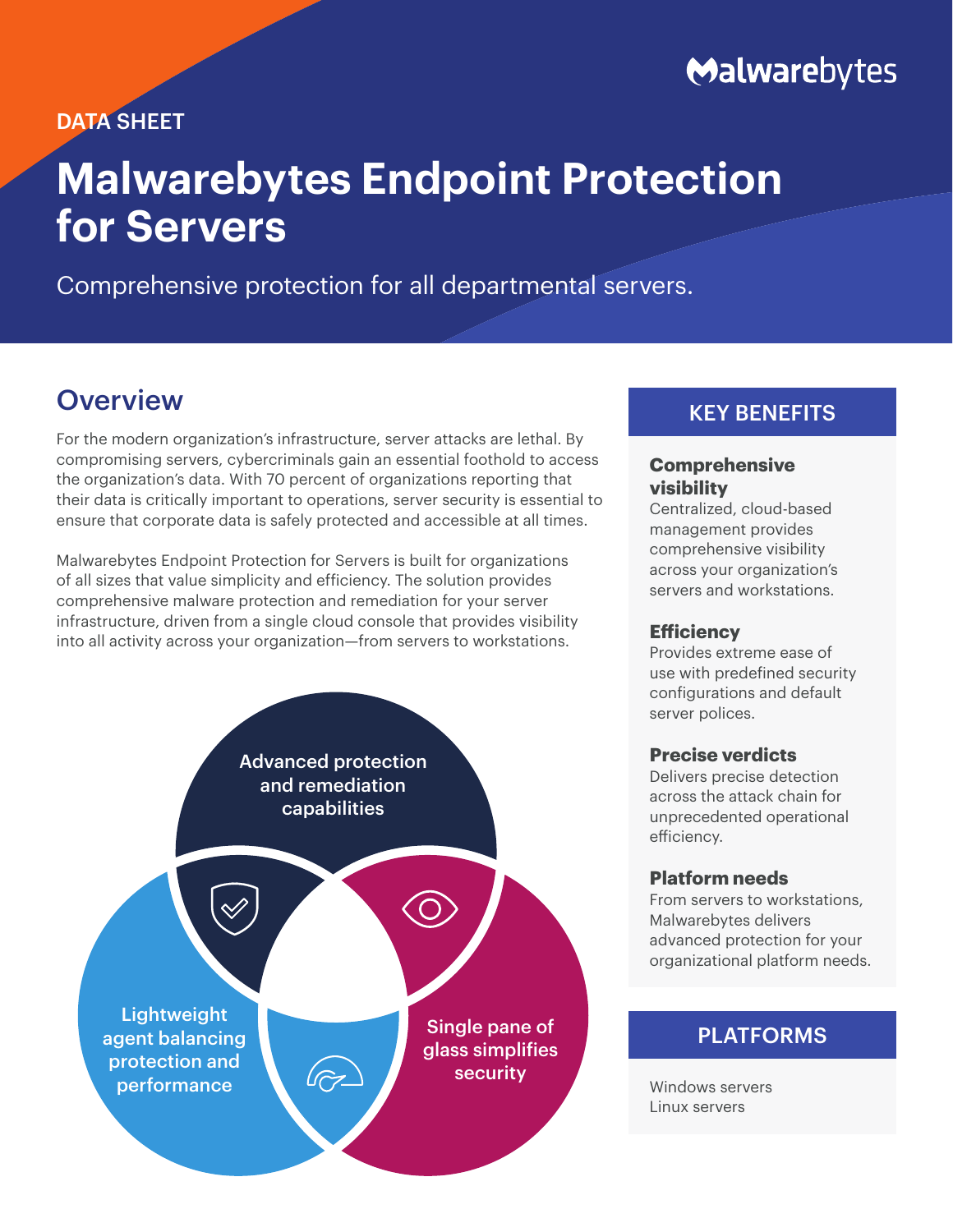# Features

### **Comprehensive protection built for speed**

#### **Lightweight design won't slow down your servers**

Malwarebytes understands how important it is to keep servers running at peak performance. That's why we designed a server solution with efficiency in mind. It's lightweight and has a small footprint while offering maximum protection.

#### **Cross-platform convenience**

Because you work with a variety of platforms, we offer mix-and-match protection to ensure all of your organizational needs are met. This includes protection for Windows and Linux servers, as well as Windows and Mac endpoints.

#### **Zero-day prevention**

Malwarebytes applies signatureless payload analysis and anomaly detection to proactively identify and block malware attempting to exploit hidden vulnerabilities in your server operating systems and applications.

### **Precise detection at the point of attack**

#### **Fastest threat intelligence on the market**

Benefit from Malwarebytes detection and remediation intelligence collected from millions of corporate and consumer-protected endpoints. Even brand-new, unidentified malware is typically eliminated before it can impact your data center servers.

#### **Unified detection funnel catches more threats**

Malwarebytes applies behavioral monitoring and machine learning to profile threats across web, memory, application, and files. Successive learnings along the detection funnel provide increasingly higher detection rates with increasingly lower false positives.

#### **Traces the infection, maps the removal**

The Malwarebytes Linking Engine traces every installation, modification, and process instantiation including in-memory executables that other antimalware packages miss—mapping a complete picture of the threat that enables full remediation.

#### **Lethal "one-and-done" remediation**

Applying in-depth insights from the Linking Engine, Malwarebytes thoroughly and permanently removes both the infection and any artifacts, delivering lethal "one-and-done" remediation.

### **Scales to combat growing threats**

#### **Complete endpoint security, driven from a single pane of glass**

Maximize your limited resources with the Malwarebytes Nebula platform. Through one pane of glass with an intuitive UI, gain visibility into all activity across your entire organization—from servers to workstations.

#### **Prioritizes security team productivity**

Your security team can traverse from the global dashboard through to identified threats and quarantined devices in just a few clicks. Scanning and remediation is automated across a single server or thousands at a time.